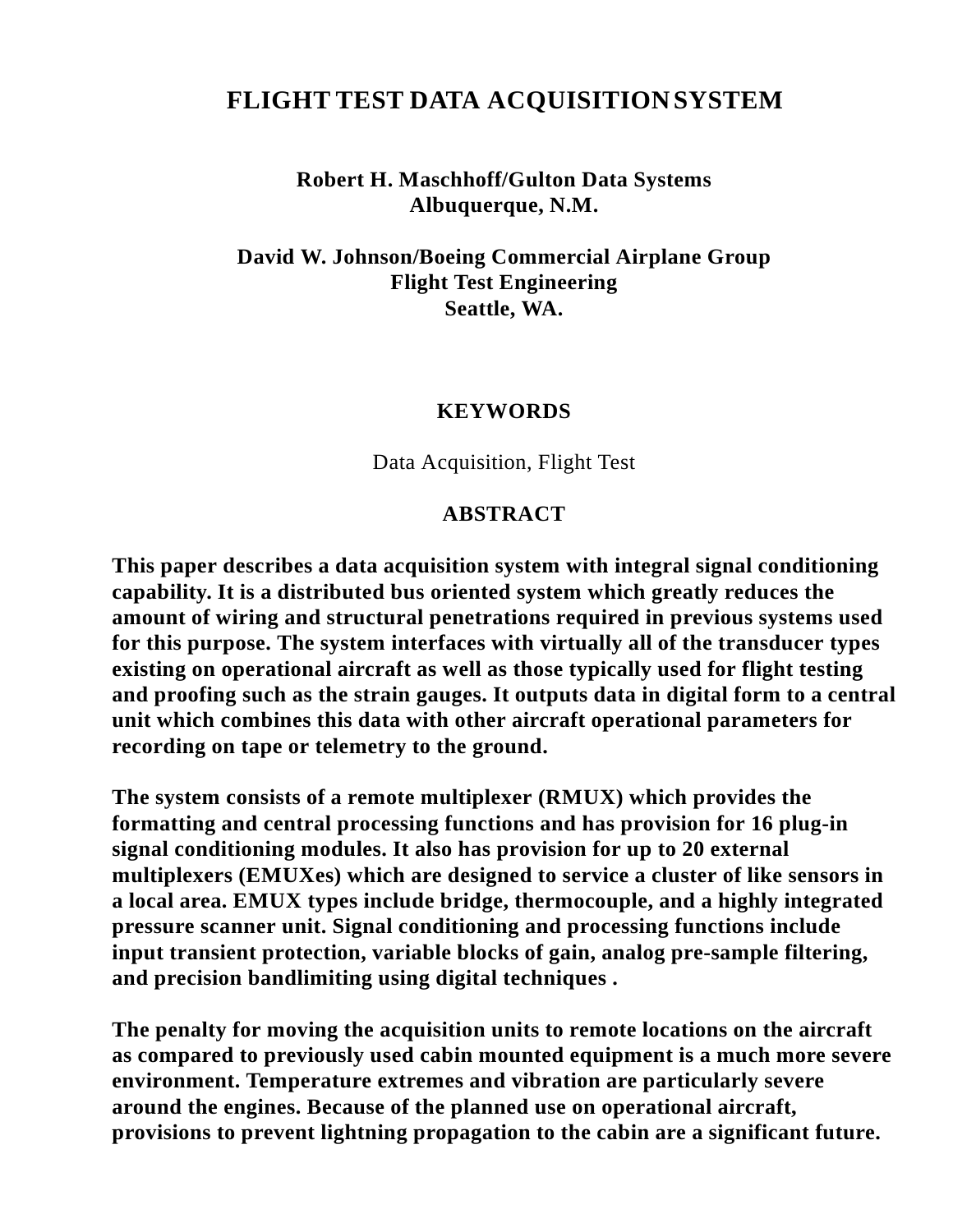## **INTRODUCTION**

In this paper, we discuss the rationale for developing the Remote Analog/Digital Multiplexer (RMUX) as well as many of its design aspects. The RMUX was developed primarily to support certification testing of new generation commercial jet aircraft. These aircraft with electronic controls and more efficient structures less tolerant of penetrations were prime drivers for the RMUX.

The RMUX is part of the new Boeing Flight Test Data Acquisition System currently being developed Figure 1. The RMUX provides excitation, signal conditioning, bandlimiting pre-sampling filters, multiplexing, digitizing, and digital bandlimited filtering for most transducer and signal types now employed in Flight Test. Several types of plug-in signal conditioning modules have been developed to provide a multitude of RMUX configurations - depending on the immediate testing needs. However, more significant is that the RMUX provides these functions while being installed external to the fuselage and close to high concentrations of transducers on the aircraft for in-flight testing.



FIGURE 1 - FLIGHT TEST DATA SYSTEM

#### **THE TRANSITION TO THE NEW**

Past data acquisition systems have resided in the somewhat "mild" cabin environment where they could service the entire aircraft. Large bundles of transducer cables were routed from the engines, wings, landing gear and tail, to the centralized system in the cabin. In recent years, electronically controlled engines have required electrical isolation in the case of lightning strikes (redundancy was added to prevent multiple failures), so the cabin data acquisition systems had to be split in order to comply. For this reason and the fact that larger numbers of instrumented pickups are more common (larger wire bundles versus less penetrable - more efficient aircraft structures) were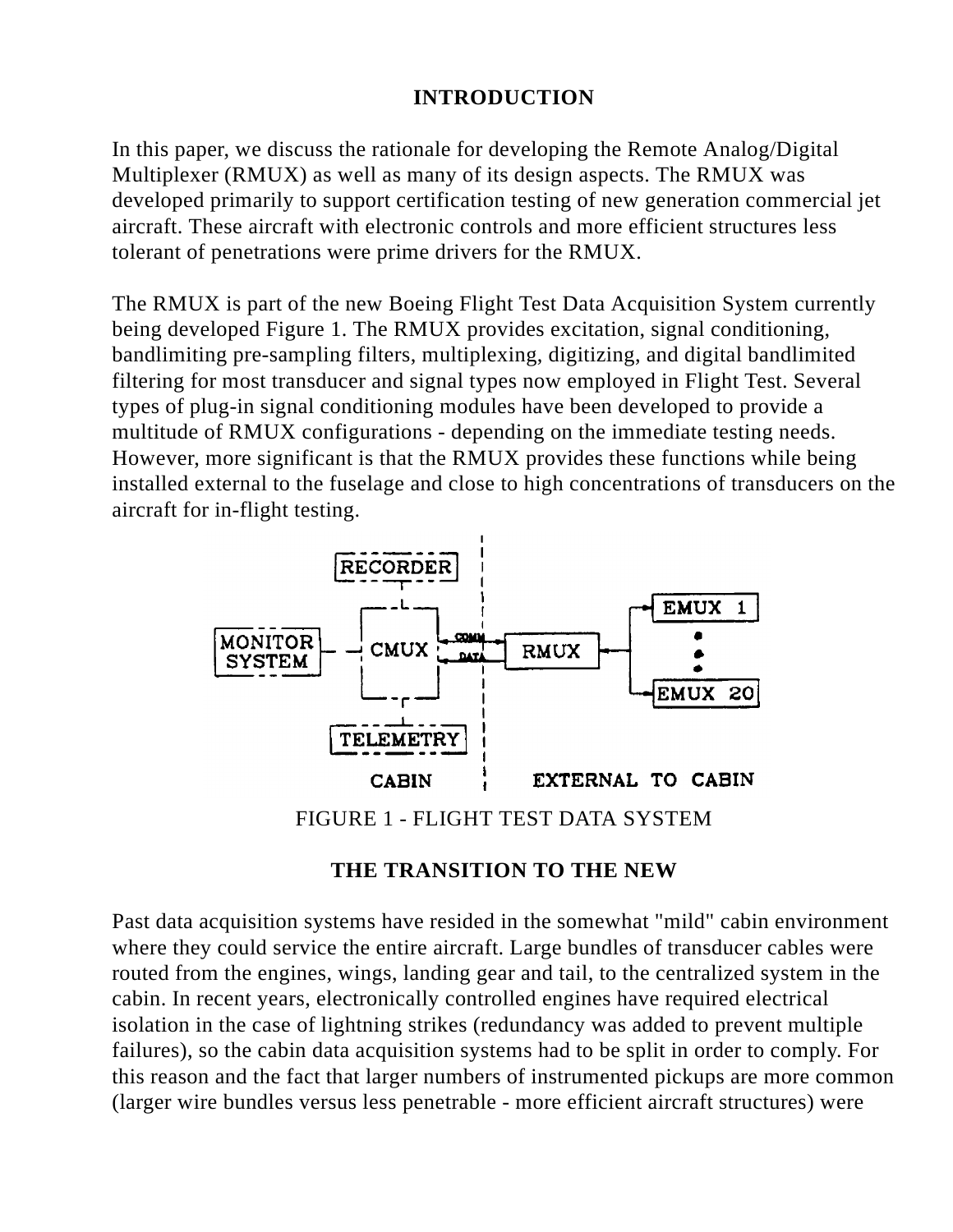drivers to move the common node of serial digitized data out of the cabin and to within close proximity of the empennage transducer locations.

Referring to Figure 2, isolation between engines and cabin is provided by the RMUX's Central Multiplexer (CMUX) interface and again internal to the CMUX. Transducer cables are greatly shortened thus reducing the magnitude of induced noise picked up from aircraft electrical systems. The CMUX interface cable provides both a bi-directional serial communications/control path to the RMUX and a uni-directional high speed digital data path to the CMUX. This cable, capable of operating at lengths up to 300 feet, along with a DC power supply cable now replaces several hundred long transducer cable runs to the fuselage, and has greatly reduced the number and size of structural cable routing penetrations for Flight Test.



FIGURE 2 - TYPICAL RMUX LOCATIONS

High concentrations of resistance bridge strain, thermocouple temperature and pressure type measurements are common on certification test aircraft. Given the need for RMUX versatility its projected size would not always allow it to be mounted in close proximity to the sensors. To improve this, three External Multiplexers (EMUXes) in a low profile package were developed. They provide signal conditioning, bandlimiting pre-sampling filtering, multiplexing, and digitization for large numbers of measurements with the same transducer types. The EMUXes are controlled by the host RMUX. They are treated much the same as an RMUX internal signal conditioning module, but are mounted separately from the RMUX, receive separate DC power, and communicate with the RMUX over a single high s digital cable. Each EMUX can be located up to 100 feet from the host RMUX, thus providing significant test configuration versatility.

The RMUX and EMUXes are designed to be mounted in areas of minimal access, making system operational visibility, reconfiguration, and troubleshooting difficult to achieve. A significant effort was expended to make the RMUX "system" function as well or better in these areas as the previous system mounted in the cabin. Normal data output to the CMUX provides health voltage, box temperature, and various system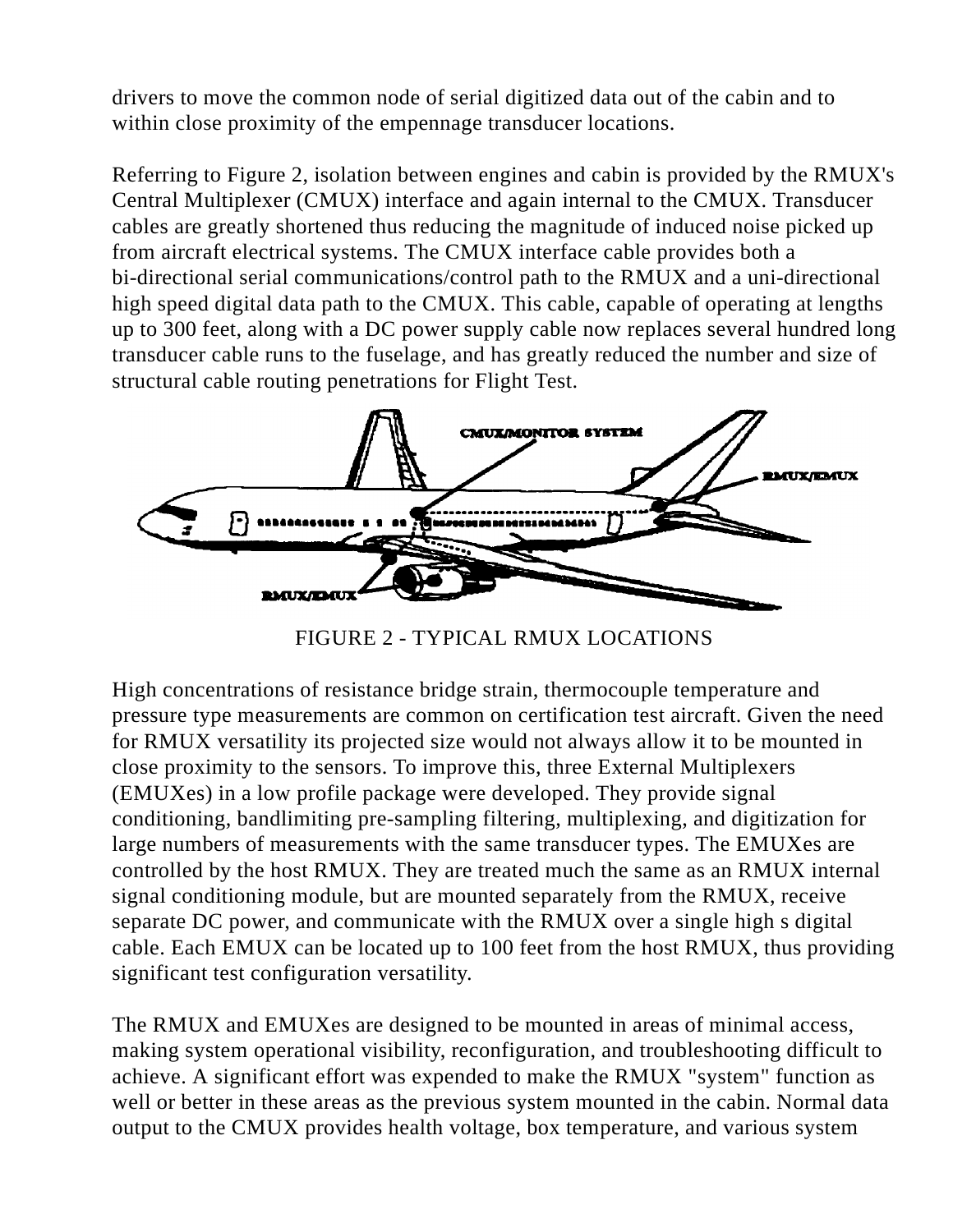status parameters. The bi-directional communications port allows in-depth interrogation into the RMUX/EMUX memory operations along with providing a means to perform reconfiguration of software controllable parameters. System self test reporting and signal conditioning functional tests (bridge shunt calibrations, reference test voltages, and thermal amplifier drift compensation, among others) are performed at the user's request. Down loading of the RMUX sampling format, module signal conditioning type, transducer excitation levels, gains and filter selections occur over this port from the host monitoring system via the CMUX. This provides the flexibility to make major system reconfiguration changes daily without accessing the hardware. Further conditioning type changes are possible via module level jumper reconfigurations or module additions.

## **MAIN ARCHITECTURE DRIVERS**

These items summarize specification requirements which had a major impact on the overall architecture.

- o Format Programmability/Reprogrammability
	- Sample Rate Selection
	- Filter Selection
- o Packetized Output Data Format
- o Programmable Transducer Excitation
- o Gain Programmability
	- Configuration Gains (typically steps of 10)
	- Measurement Gains (binary steps)
- o Offset Management
	- Remove drift offsets (requires ability to apply zero to inputs)
	- Arbitrary zero suppression (Programmed offsets)
- o Serial Data Busses Unit to Unit (Twisted Pair)
- o Highly Flexible RMUX Configuration
	- 16 Plug-in slots
		- Ten Signal Conditioning Types
		- Input Connectorization suitable for all modules (four
			- 100 pin signal input connectors)
			- Mechanical Access for Reconfiguration
- o High Density Specialized External Multiplexers (EMUXes)
	- Low Height Form Factor (No access!?)
	- Dedicated to transducer type
		- Bridge
		- Thermocouple
		- Pressure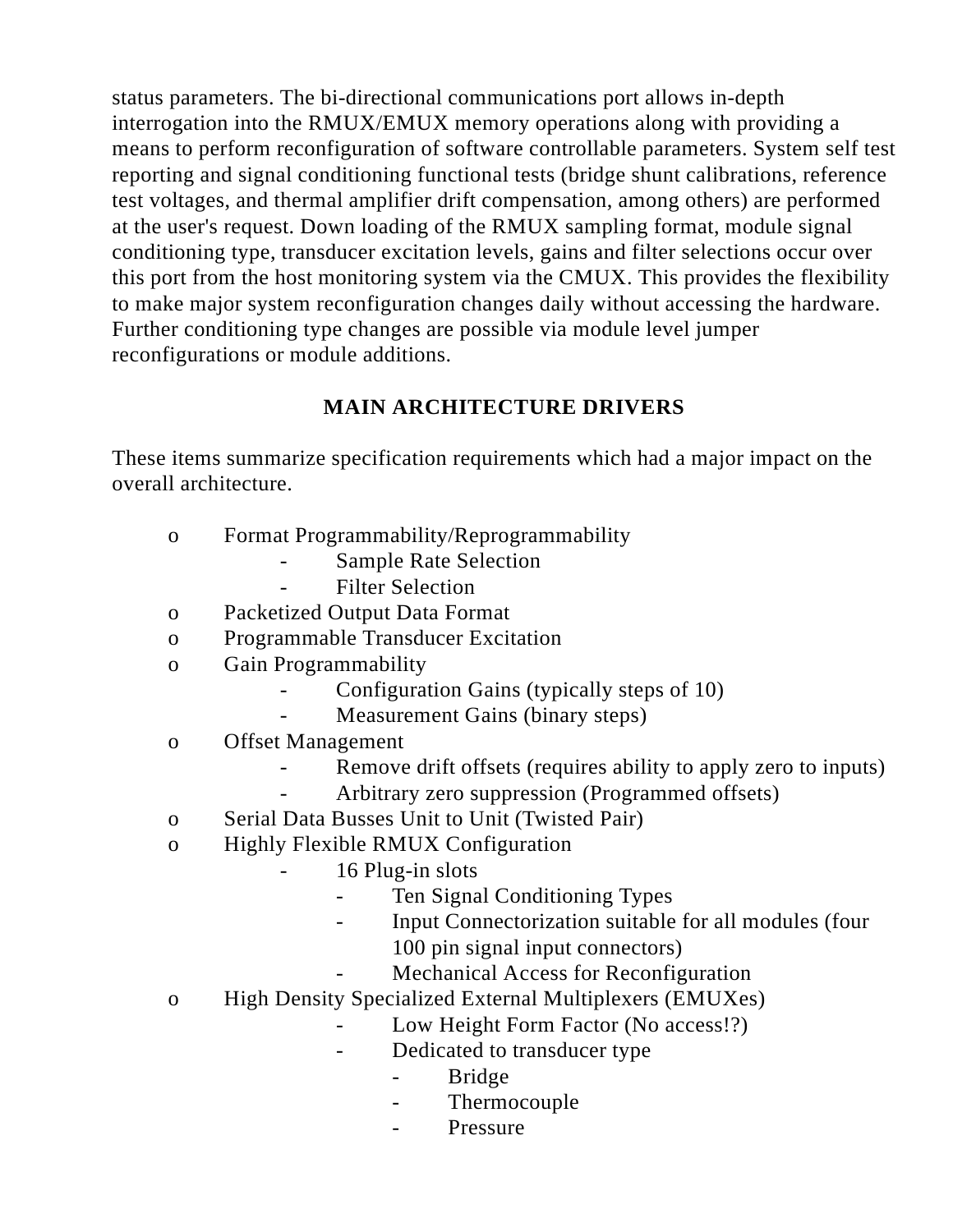- o Configuration Reporting
- o Health Monitoring
- o Fault Isolation Requirement

## **PERFORMANCE DRIVERS**

| $\mathbf{O}$ | <b>Total Output Data Rate</b>      | 200Ksps @ 16 bits/sample          |
|--------------|------------------------------------|-----------------------------------|
|              | per Channel Sample Rates           | 5sps to 12.8Ksps                  |
| $\Omega$     | Accuracy                           | $0.05\%$ dc - low frequency       |
|              |                                    | $.1\%$ to $.5fc$                  |
| O            | <b>Sample Spacing Tolerance</b>    | $\pm$ 3.5 µ sec                   |
| $\Omega$     | Gain Range                         | 0.25 to 800                       |
| $\Omega$     | <b>Input Configuration</b>         | Single Ended                      |
|              |                                    | Differential Balanced             |
|              |                                    | Differential Floating             |
| $\Omega$     | Input Impedance                    | Megohm range with power on or off |
| $\mathbf{O}$ | Noise Rejection                    | -72 to -80db out of band          |
| $\mathbf{O}$ | <b>Operating Temperature Range</b> | $-55^{\circ}$ C to + 115 °C       |
| $\Omega$     | <b>Minimal Cost</b>                |                                   |
|              | Size                               |                                   |
|              | $\bf W L : -1.4$                   |                                   |

- Weight
	- Monetary
	- Maintenance

### **ENVIRONMENTAL DRIVERS**

| $\mathbf{O}$ | Temperature               | -55 $\mathrm{^{\circ}C}$ to + 115 $\mathrm{^{\circ}C}$ |
|--------------|---------------------------|--------------------------------------------------------|
| $\mathbf{o}$ | Vibration                 | 6 grms                                                 |
| $\Omega$     | Cable Noise               | Less severe than old centralized installation          |
|              |                           | (maximum length 100 ft sensor to unit)                 |
| $\mathbf{O}$ | Size and Weight           | Small and light as possible                            |
| $\mathbf{o}$ | Accessibility             | No access in flight except via bus port                |
| $\mathbf{o}$ | <b>Power Supply Noise</b> | Small size makes power supply isolation                |
|              |                           | difficult                                              |
| $\Omega$     | EMI/Lightning             | 5000V to 200A on bus ports                             |

## **MAIN DESIGN FEATURES**

1. Random Channel Addressing or Sequencing (All data requests originate at the central formatter of an RMUX.)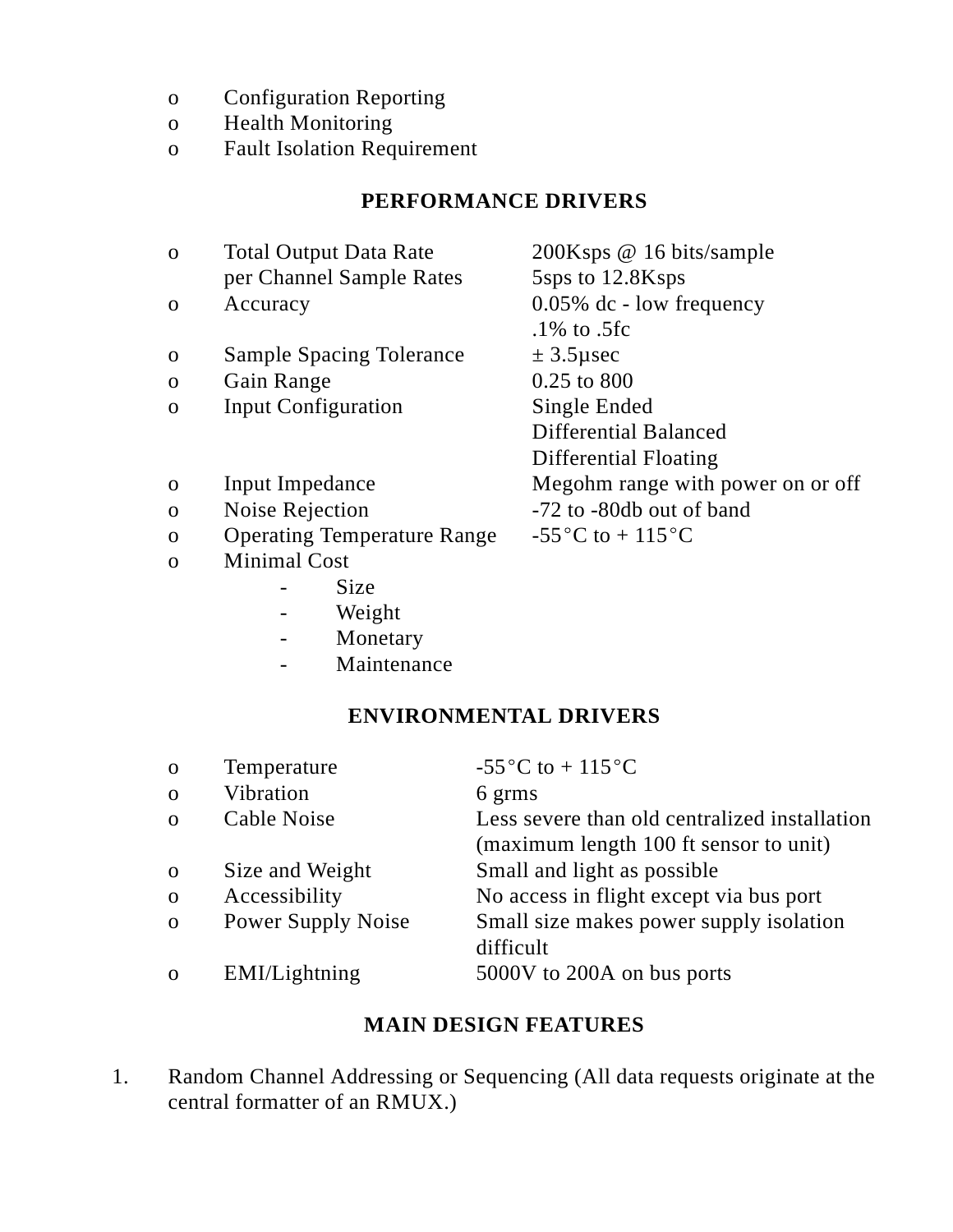- 2. Gain requirements are met by a combination of input circuit set-up configurations over a range of 100:1 and a measurement to measurement programmability over a range of 8:1. This yields a range of 800:1. Jumper programming also allows a gain of 0.25.
- 3. Digitization is performed at the module level and at each EMUX.
- 4. Precise bandlimiting is provided by digital filtering techniques. The filtering arithmetic is implemented using digital signal processing hardware.
- 5. Analog bandlimiting is provided only in the sense that it prevents aliasing when sampled at specified rates.
- 6. All channels are allocated a 16 bit word size. Initial digitizations are 12 to 15 bit. Subsequent filtering makes data useful to 16 bits.
- 7. All offsetting or zero suppression is done digitally.

## **OPERATION SUMMARY**

All configurations and the channel and sampling schedules are uploaded by an operator via the bidirectional communications port. Read back information ensures the operator that the system and the requested format are compatible. Built In Test (BIT) features are available to help pin-point or localize the nature of any problem. During flight BIT is useful primarily for giving a "warm feeling" that things are working. At pre-flight BIT is useful in expediting proper system deployment.

At completion of "Boot-up", data collection commences. The "data collector" moves data from addressable modules in the RMUX and EMUXes as demanded by the format. When the data needs processing by the DSP, the raw data is delivered to the DSP then one output sample time later the result is outputted.

## **RMUX PRINCIPLE FUNCTIONAL BLOCKS**

The central or core part of the system resides in the RMUX. It contains the following blocks:

- o CMUX Interface
- o Data Collector
- o Digital Signal Processor
- o Central Processing Unit (CPU)
- o External Multiplexers (EMUX) Interface

All formatting and timing functions of the system originate in the data collector. It utilizes non-volatile memory (EEPROMs) which is uploaded from an external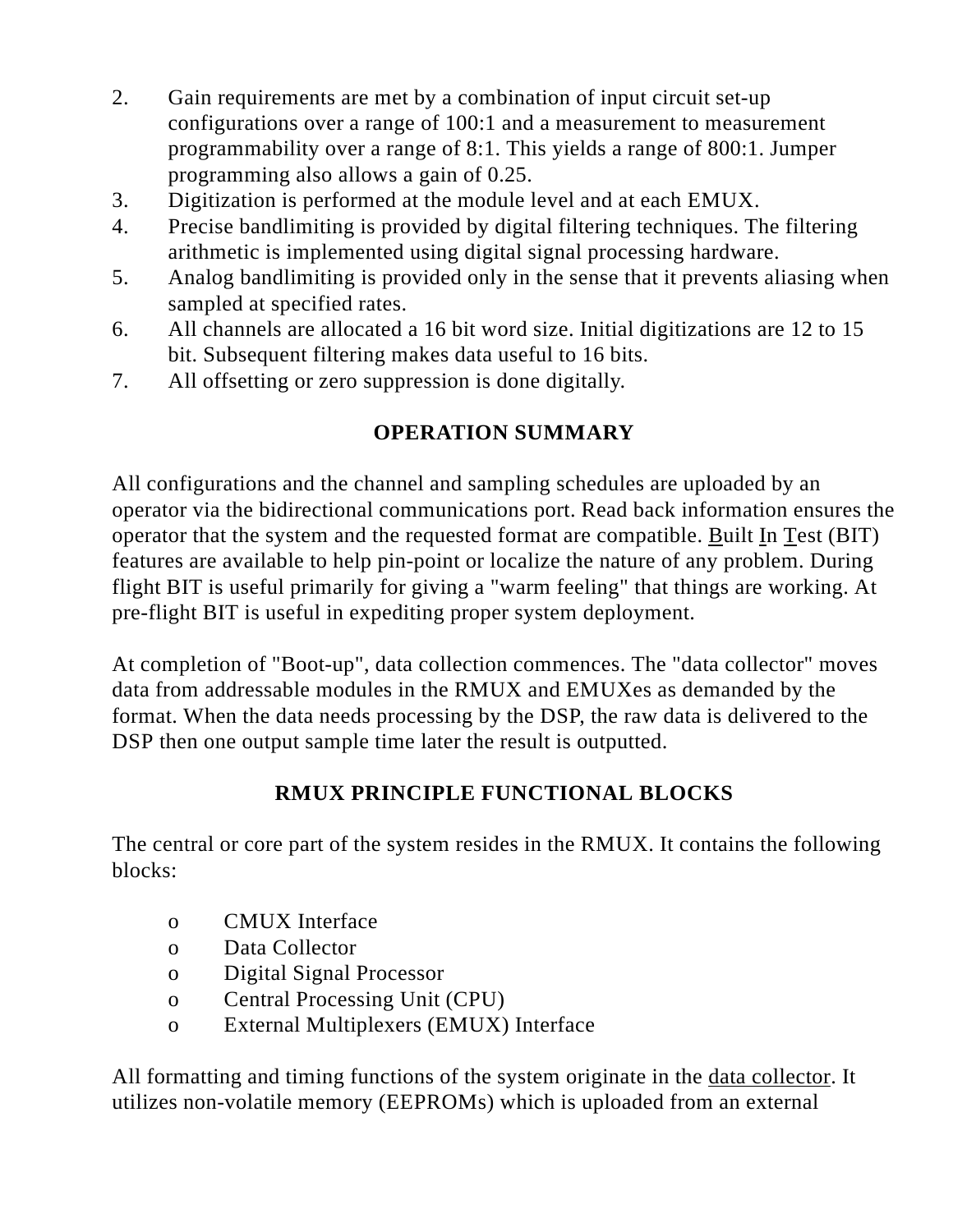loader/verifier via the I/O port. A precision clock provides the basis for sample timing functions.

Data signals originate from the plug-in modules of the RMUX or the specialized EMUXes. The Data Collector moves data from these modules to either the output buffer or the DSP for further processing. The DSP provides two kinds of filtering and in the case of thermocouple temperature measurements, conversion to engineering units. Pulse count interval information is inverted to read out as frequency. The choice of filtering or no filtering is optional as directed by the format generated by an external loader/verifier and loaded into non-volatile memory.

The CPU serves primarily housekeeping and initialization functions. It performs the housekeeping functions in the background so as not to interfere with the Data Collector in moving data in a timely manner to meet the format requirements. One of the housekeeping tasks is to monitor the temperature not only of the RMUX itself, but of each EMUX. After a pre-determined temperature change, it raises a flag which calls for a re-zeroing of the input amplifiers. Re-zeroing is performed on command by grounding the amplifier inputs and storing the digitized output for subtraction from subsequent measurements. Initialization tasks of the CPU include set-up of input modules including gain, offsetting, and filtering configurations.

### **EMUX PARTICULARS**

There are three (3) types of EMUXes in the present system. The interface with the RMUX is identical for all three and any future EMUX types would use the same type of interface. In the RMUX, the "EMUX interface" module contains four ports and each port will accommodate any EMUX. A total of 5 such interface modules can be accommodated in the RMUX setting the total number of EMUXes deployable per RMUX at 20. From 320 to 600 signal sources can be serviced if each EMUX is used to its maximum capability. The "Pressure EMUX" is a 16 channel unit while the other two are 30 channel units.

The Bridge EMUX provides set-up selectable excitation to 30 bridges at either 10V, 5V, or 2V. Each excitation source is short circuit proof and independent of the others. The serial interface bus limits the composite interrogation rate of any EMUX to 51.2Ksps. This allows a 1.6Ksps interrogation rate per channel for the Bridge EMUX. This will service the majority of bridge type signal sources. (An 8 channel plug-in module for bridges deployable in RMUX can accommodate sample rates to 12. 7Ksps per channel.) Individual channel amplifiers and bandlimiting filters are optimized for output sampling @ 1.6Ksps. At lower sample rates, there is a danger of introducing aliasing errors because the bandlimiting filters are fixed.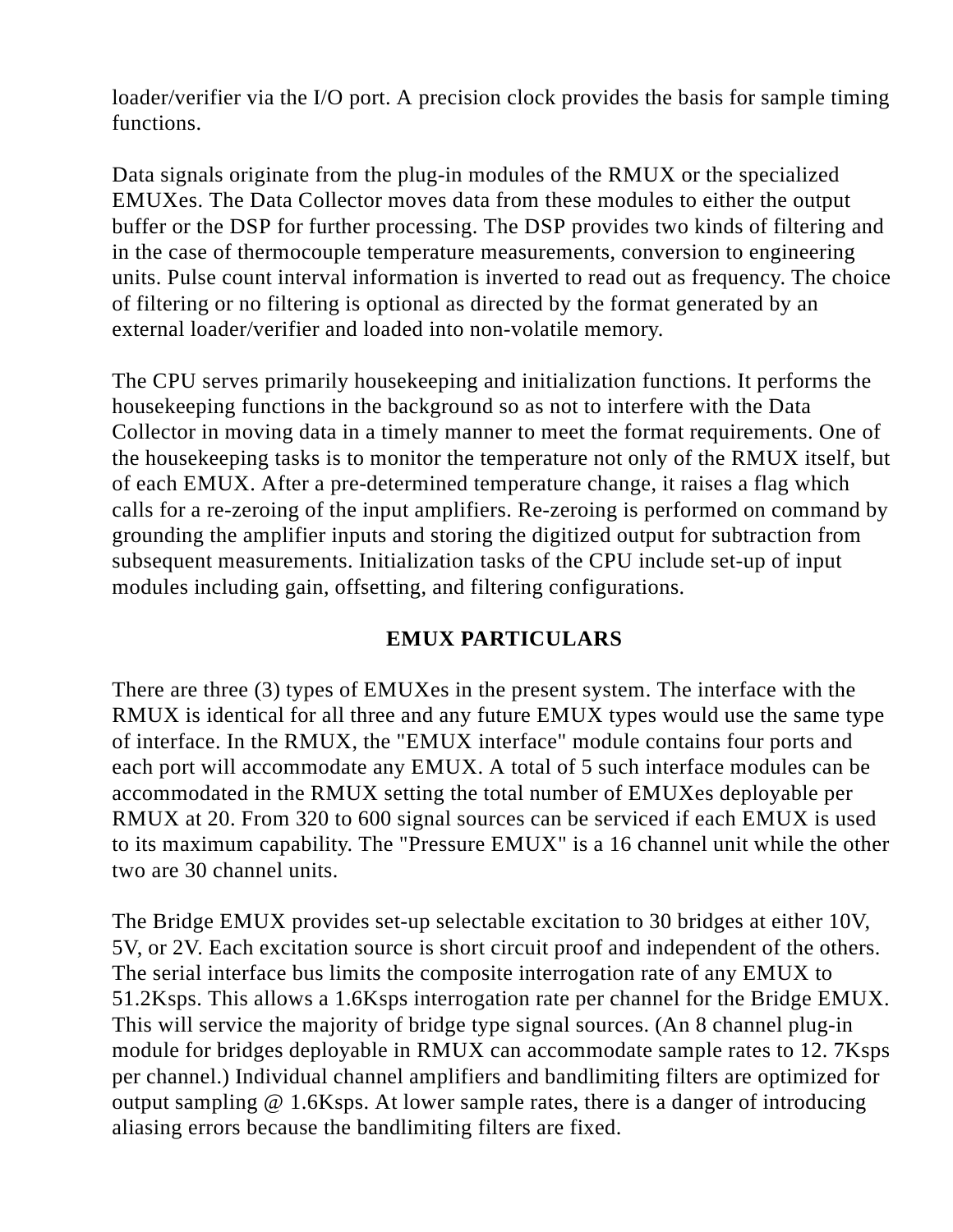There are three distinctive features of the Thermocouple EMUX (TC EMUX) that merit mention. First of all it provides cold junction compensation for chromel alumel type thermocouples. It takes the form of an isothermal block whose temperature is measured with a platinum sensor and reported to the RMUX DSP for conversion to engineering units. A second and demanding feature allows this EMUX to tie into aircraft operational temperature sensors. There must not be any loading or disturbance introduced whether EMUX power is on or off, or if there is a failure in the input circuitry. Special high impedance with power off switches are used to ensure this. The third distinctive feature of the TC EMUX is that the input thermocouple sensors can be completely floating relative signal ground or chassis.

The Pressure EMUX (P EMUX) is unique in that it accepts signals in the form of pressure via pneumatic tubes. Semiconductor strain bridges are used to convert differential pressures to electrical signals. A system of ports and valves allows zeroing of pressure inputs and the application of reference pressures. The outputs of the sensor bridges are amplified and conditioned before being multiplexed into a single A/D converter. The interface to the RMUX is identical to the other EMUXes.

### **BANDLIMITING FILTERING**

One of the unique features of the system involves the approach to bandlimiting filtering. An analysis of the performance desired or required for bandlimiting identified severe problems with purely classical analog techniques.

The operating temperature range causes the most difficulty. A combination analog/digital filtering approach was adopted. Analog filters designed to support relatively high input sampling rates are much simpler than filters that would be suitable for final bandlimiting. A multiplicity of filter cut-off frequencies and attendant output sample rates are provided using digital filtering followed by decimation . The inputs are over sampled relative to the final output rates by as much as 80 to 1 compensate for the subsequent decimation. Analog pre-sampling filters with cut-off frequencies in the l00Hz to 200Hz range are now adequate. The filter selection tree designed to support the signals emanating from the Bridge EMUX illustrates the arrangement. See Figure 3. Each channel can be independently programmed as to output sample rate and filter cut-off frequency according to the available paths on the tree. When no digital filtering is desired, the output rates and input rates coincide but still limited to one of the output rates shown.

The basic DSP module contains two DSP chips along with supporting memory. Sets of pre-determined coefficients stored in non-volatile memory are selected as part of the formatting instructions. Finite Impulse Response (FIR) filters are the main types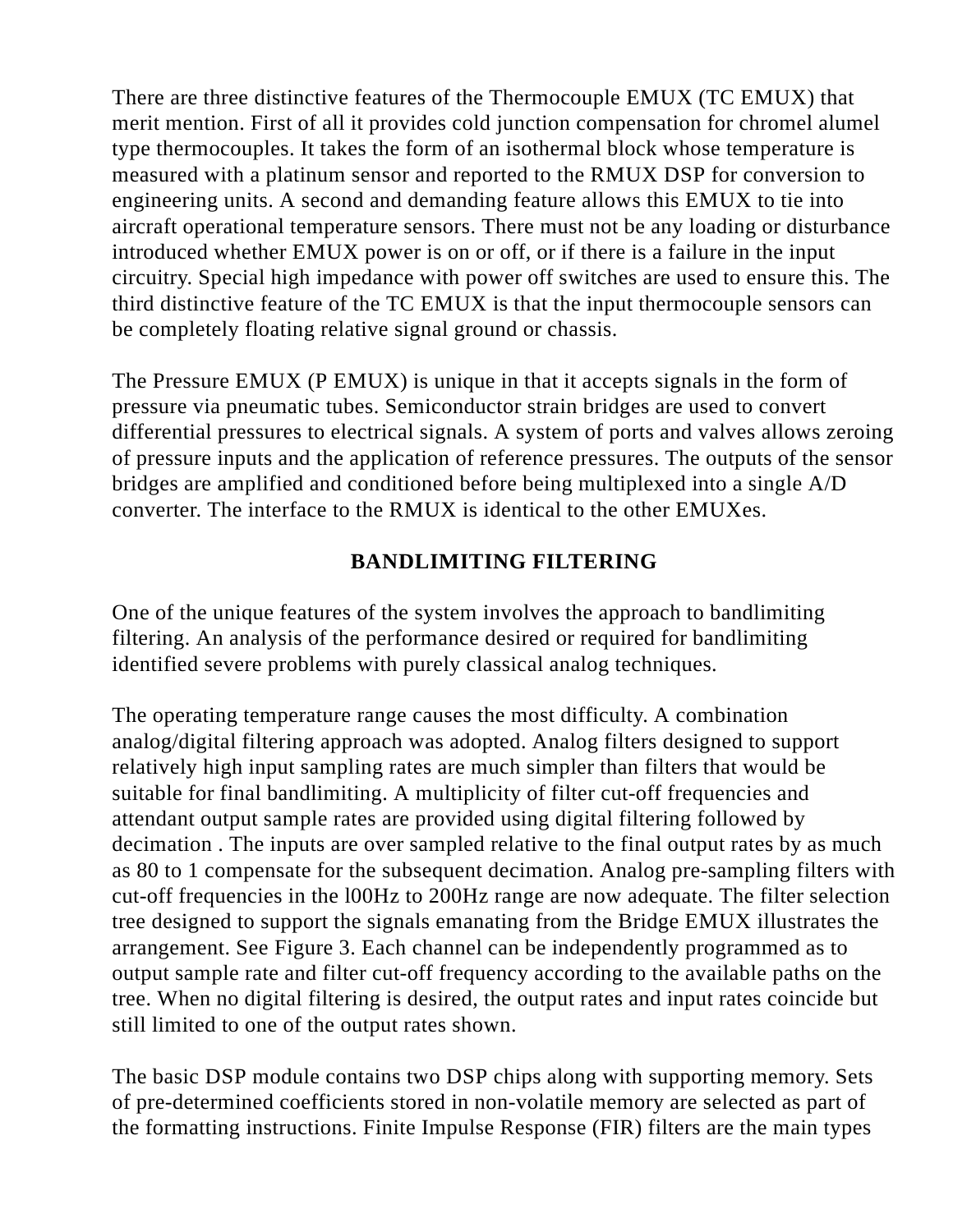used. Equivalent "N"s or tap lengths up to 1024 can be selected. As shown, several choices of Butterworth approximations are available. Infinite Impulse Response (IIR) digital techniques are used for these 4 pole filters.



**FIGURE 3 - TYPICAL FILTER TREE**

Additional DSP modules can be plugged in at the expense of up to two of the 16 plug-in slots available for input modules. One DSP module can handle the filtering for 32 to 256 channels depending on sample rates .

A performance bench mark of the system is its ability to extract low-level low frequency (5 to 10Hz) wow and flutter signals from accelerometers mounted near the engines. High amplitude high frequency turbine blade induced signals can be as much as 60 db larger in amplitude than the low frequency signals. To this end, the number sizes (number of bits) maintained in the filter arithmetic computations needs to be held at least at the 24 bit level. Samples digitized to 15 bits and coefficients of 16 bits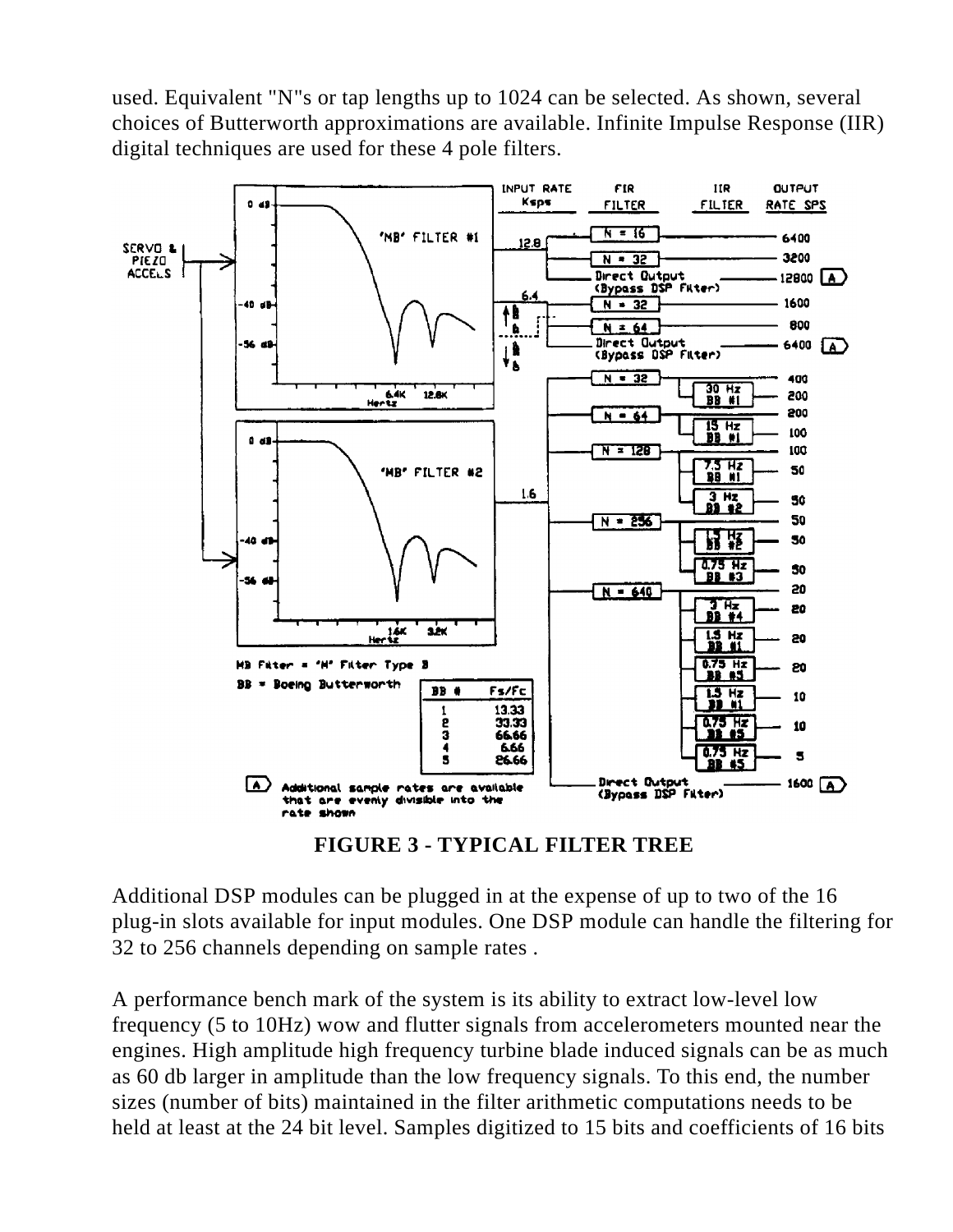lead to 31 bit partial products. Only the 7 LSBs of these partial products can be ignored. The dynamic range of the filters exceeds 80db.

### **SAMPLE TIMING AND LATENCY CONSIDERATIONS**

One of the overall performance requirements Boeing levied on the system was to be able to take any output sample and identify when in time the sample was taken. Since each output word time can be as short as 5 µsec, sample acquisition has to start prior to when the data is needed for output. Simply reading the last sample taken from memory at the input module for a particular channel as not satisfactory. Sampling had to be synchronized to the output format requirements. The system is designed to perform the sampling and digitization "just in time" for the Data Collector to move the result to the output. Some module types need a "warning" of 10 µsec for this to happen, others need in excess of 100 µsec. Variable resistance sensors such as platinum resistance thermometers, for example, are read out by applying a constant current and reading the resultant voltage. The cable capacitance connecting the module to the sensor must be charged. Settling to sufficient accuracy can require up to 100 µsec. To meet the "just in time" criteria for a variety of signal types requires then module specific timing instructions.

Because the EMUX/RMUX interface is over serial busses, additional timing considerations are involved. There is no restriction in the overall format as to data source whether EMUX or RMUX for any particular word. For EMUX data, "just in time" means that the requests for data are initiated early enough to compensate for the delays going out and back to an EMUX with a request and a reply.

### **CONCLUSION**

The move to remote data acquisition was a very challenging and complicated one. In short, the entire capability of the previous Flight Test data acquisition system, some 15 years old, was recreated in ruggedized form, with no compromise in functionality or accuracy. Advances in hardware technology, innovative design techniques, and the addition of software control have made this possible. However, the concentrated efforts of a co-development team, conscientious to the finest detail of possible operational scenarios have made this project work.